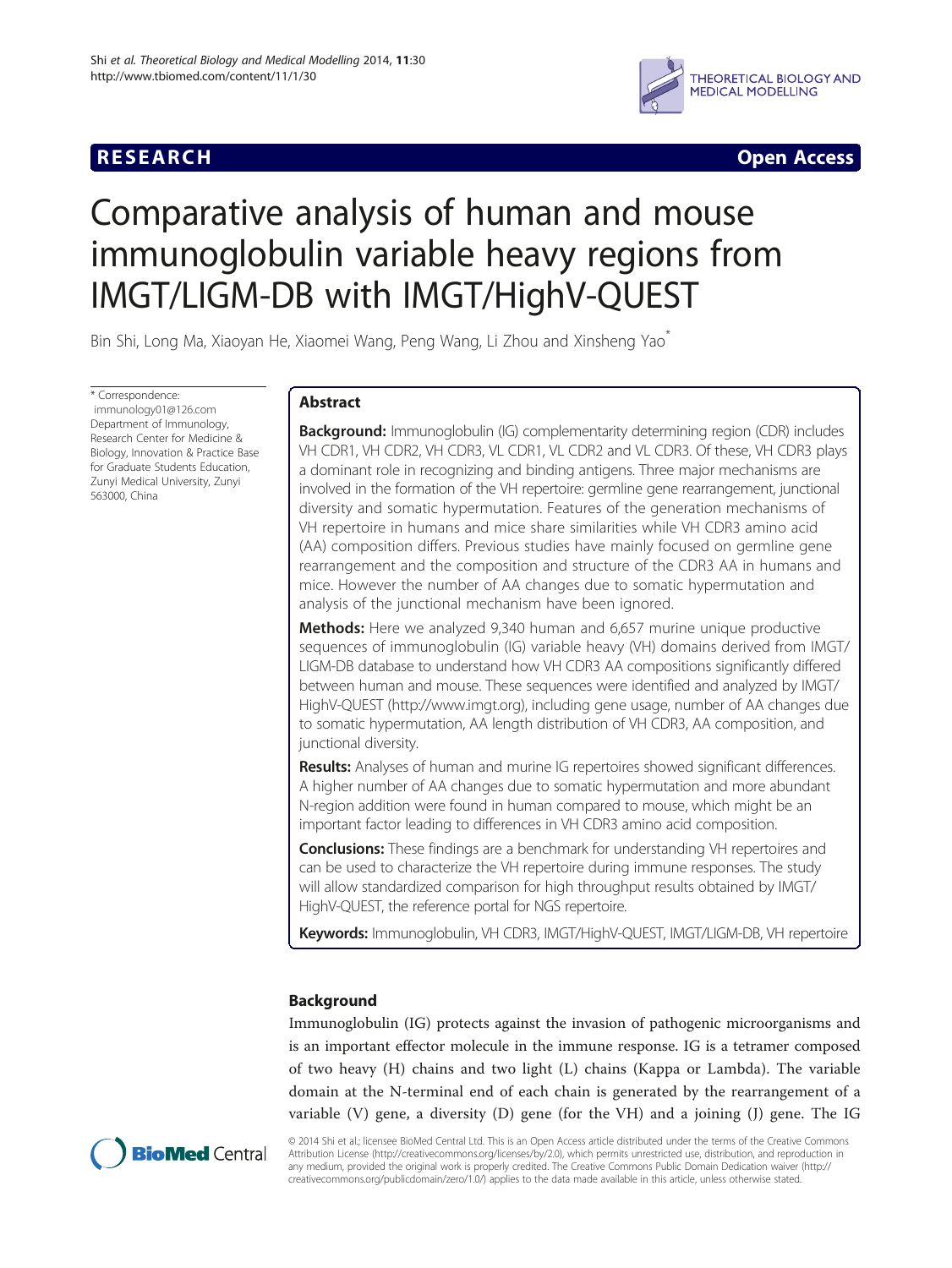genes are located in different loci, IGH, IGK and IGL on chromosomes 14, 2 and 22, respectively [\[1,2](#page-9-0)] (IMGT Repertoire in IMGT®, the international ImMunoGeneTics information system® [[3,4](#page-9-0)], [http://www.imgt.org\)](http://www.imgt.org). In addition, somatic hypermutation (SHM) contributes to the diversity of the IG V domain [\[5](#page-9-0)]. The third complementaritydetermining region of the IG heavy chain (VH CDR3) functions as the center of the classical antigen-binding site and it often influences how the specificity and affinity of the antibody is determined [[6-9](#page-9-0)]. Due to its key role in antigen binding, the VH CDR3 has become a target for the introduction of hypervariability in synthetic antibody libraries [[10,11\]](#page-9-0), which can be used for engineering therapeutic antibodies [\[12](#page-9-0)]. In the body, VH CDR3 is more diverse than any of the other five CDRs [[13](#page-9-0)[,14](#page-10-0)], which is generated by deletion and insertion of random nucleotides (nts) during joining (junctional diversity) [[15](#page-10-0)].

Immunoinformatics tools have been developed for the detailed analysis of the V domains taking into account the complex mechanism of their synthesis [\[4](#page-9-0)]. Thus IMGT/V-QUEST [\[16-18\]](#page-10-0) provides the identification of the closest V and J germline genes involved in the rearrangement, analysis of the somatic mutations and AA changes, and with the integrated IMGT/JunctionAnalysis [\[19,20\]](#page-10-0), a detailed characterization of the junction and identification of the D genes. The online version of IMGT/V-QUEST analyses 1 to 50 sequences per run. A high throughput version, IMGT/HighV-QUEST [[17,21,22](#page-10-0)], analyzes up to 500,000 IG or T cell receptors (TR) sequences. High quality results are based on the standardized concepts of IMGT-ONTOLOGY [[23\]](#page-10-0), that are generated from the axioms of CLASSIFICATION (standardized nomenclature) [\[24](#page-10-0)], DESCRIPTION (standardized labels) [[25](#page-10-0)], NUMEROTATION (IMGT unique numbering [[26](#page-10-0)-[28](#page-10-0)], IMGT Collier de Perles [\[29](#page-10-0)]). IMGT/HighV-QUEST results are identical to those obtained by IMGT/V-QUEST online, except for the IMGT Collier de Perles.

Generally, human and mouse are considered as the most developed models for the generation of IG diversity [[30\]](#page-10-0). Previous studies have shown that human and murine VH CDR3 repertoires share similarities, i.e., tyrosine, glycine and serine tend to predominate in their amino acid (AA) composition [[31,32](#page-10-0)] and the length distribution of CDR3 is nearly normally distributed [\[32](#page-10-0)]. However, they significantly differ regarding AA composition, including VH CDR3 of equal length [[32](#page-10-0)]. Features of the generation mechanisms of VH CDR3 repertoire in humans and mice share similarities while their AA composition differs. Why AA composition of VH CDR3 differs between human and mouse is unclear. Previous studies have focused on the germline gene rearrangement. However, number of AA changes due to somatic mutations and junctional diversity have been largely ignored. Comparing these mechanisms between human and mouse will clarify the nature of the VH CDR3 repertoire. Moreover, to efficiently produce more realistic synthetic antibody libraries, it is important to understand the rules and restrictions that act upon the composition of the VH CDR3 region.

Over the past few years, large collections of sequences have been deposited in the IMGT/LIGM-DB database [\[33,34](#page-10-0)]. From this database, 10,507 human sequences and 8,362 murine sequences were queried. However, such a large amount of data is a challenge for the subsequent comparative analysis of human and mouse IG VHs. Recently, IMGT/ HighV-QUEST is widely applied in analysis of NGS data of IG or TR (T cell receptor) repertoire. Based on IMGT/HighV-QUEST results, we identified and compared 9,340 human and 6,657 murine unique, productive and in-frame sequences of IG VH from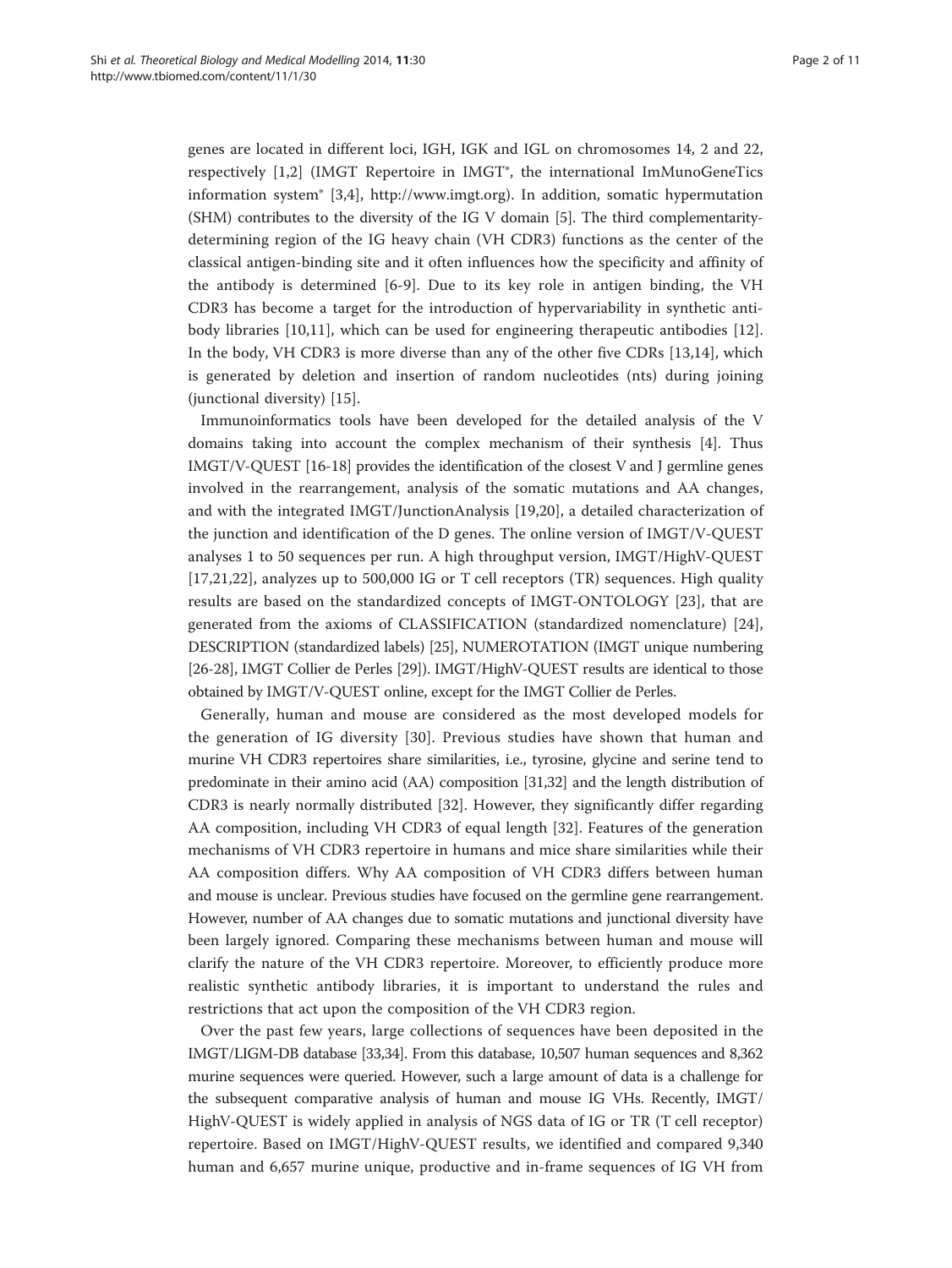IMGT/LIGM-DB, including germline gene usage, number of AA changes due to somatic mutations, CDR3 length distribution and AA composition, and junctional diversity.

#### Results

The analyzed sequences were derived from different laboratories. Generally, different laboratories measured different lengths according to their research imperatives. Therefore, we only retained those sequences that contained a complete V region. Although sequences were considered effective because that came from the IMGT/LIGM-DB, we still removed some deemed invalid by IMGT/HighV-QUEST. After eliminating all redundant, ambiguous, incomplete, or unproductive sequences from the sequences contained within the IMGT/ LIGM-DB, we identified 9,340 human and 6,657 murine unique productive Ig V-region sequences.

#### Germline gene usage

Both human and murine gene usages were shown in Additional file [1](#page-9-0): Figure S1A-H. For the human IGHV gene subgroup, our data covered 52 (52/71) IGHV genes. Of these, IGHV1-69 (7.7%), IGHV5-51 (6.8%), IGHV4-34 (7.5%), IGHV3-30 (6.9%) and IGHV3-23 (7.7%) were more used, while IGHV5-78, IGHV1-45, IGHV4-28, IGHV3-43D and IGHV3-NL1 were used less than 0.1%. In IGHD and IGHJ gene set, IGHD3-10 at 11.8% and IGHJ4 at 44.1% were the most favored genes. For the murine IGHV gene subgroup, our data covered 130 (130/130) IGHV genes. Surprisingly, the frequency of IGHV1-72 at 43.1% was significantly higher than any other genes. Similarly, in the IGHD gene set, IGHD1-1 at 39.2% was predominately used. In the IGHJ gene family, IGHJ4 were in highest usage at 41.8%. In human and murine sequences, sequences without the D gene were 0.7% and 3.7%, respectively.

#### Analysis of the number of AA changes due to somatic hypermutation

Numbers of V region AA changes were compared between human and murine sequences (Figure [1A](#page-3-0)-B), but we excluded mutations at the CDR3 and FR4 because of their involvement in the rearrangement process. As shown in Figure [1](#page-3-0)A, the numbers of sequences decrease with increasing the numbers of AA changes in both human and mouse, but sequences without AA changes were found more frequently in mouse than in human (31.0% versus 12.3%). A higher sequence frequency occurred in mouse than in human (70.6% versus 35.7%) when the number of AA changes ranged from 0 to 5. If the number of AA changes ranged from 6 to 8, the human sequence frequency was roughly identical to that of the murine sequence (14.4% and 13.6%, respectively). When the range of the number of AA changes exceeded 9, then a higher sequence frequency occurred in human than in mouse (49.9% versus 15.8%). Moreover, human sequences had higher average numbers of AA changes in FR1, CDR1, FR2, CDR2 and FR3 compared to murine sequences (each p < 0.001, ANOVA; Figure [1B](#page-3-0)).

## CDR3 length distribution and AA composition Length distribution of VH CDR3

VH CDR3 length in human ranged from 4 to 36 according to the IMGT numbering and it was wider than in mouse, which ranged from 4 to 28 (Additional file [1:](#page-9-0) Figure S2).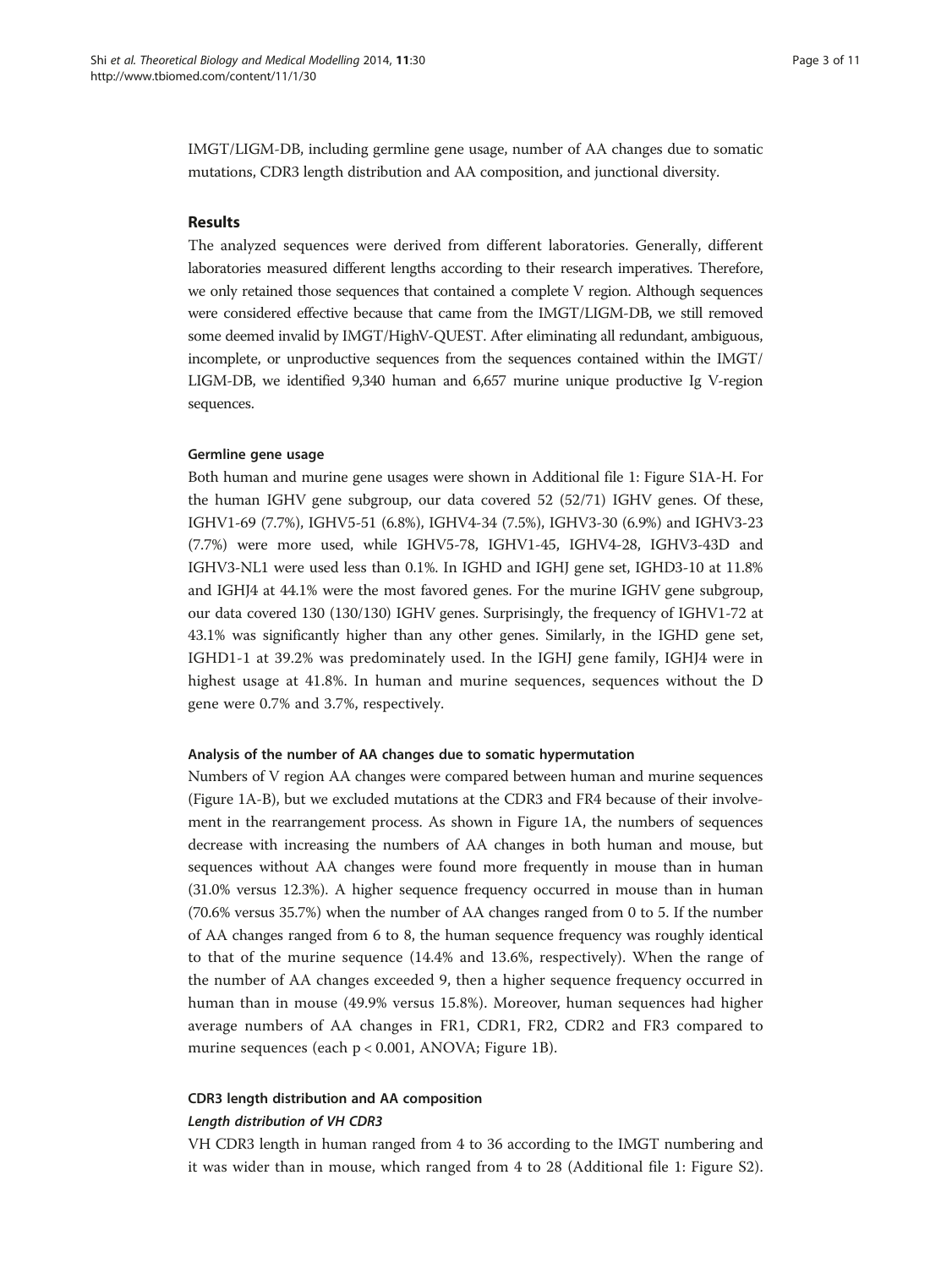<span id="page-3-0"></span>

The average length of VH CDR3 in human  $(15.5 \pm 3.2 \text{ AA} \text{ residues})$  was longer than in mouse  $(11.5 \pm 1.9 \text{ AA} \text{ residues})$ . The most frequently occurring length in human was 14 (11.7%) whereas mouse had three fewer AA residues at 11 (19.8%) (Additional file [1](#page-9-0): Figure S2).

### Overall AA usage of VH CDR3

Overall AA usages of human and murine VH CDR3 are shown in Figure [2](#page-4-0). The amino acids most frequently used in human and mouse are tyrosine, alanine, aspartic acid, arginine, glycine and serine. Significant differences in overall AA composition between human and mouse exist ( $\chi$ 2 test, 19 degrees of freedom,  $p < 0.001$ ). Obviously, the usage frequency of tyrosine in mouse was higher than in human (24.4% versus 11.3%, p < 0.00001%, χ2 test). Usage frequencies of lysine, glutamine, glutamic acid, histidine, proline, serine, threonine, glycine, cysteine, leucine, valine and isoleucine in human was higher than in mouse (each  $p < 0.00001\%$ ,  $\chi$ 2 test) and the murine model showed higher utilization of arginine, alanine and phenylalanine compared to the human model (each p < 0.00001%, χ2 test). Over-utilization of tyrosine led to a strong bias in the overall AA composition of murine VH CDR3, while human VH CDR3 showed a more balanced overall AA composition.

### Overall AA usage of VH CDR3 at different positions

According to IMGT numbering, we identified all positions 105–117 of VH CDR3 sequences and calculated overall AA frequencies for all positions of CDR3 sequences (Figure [3](#page-4-0) shows 10 positions, but other positions are not shown). At the N-terminal of VH CDR3, both human and murine sequences at position 105 frequently utilized alanine (86.0% and 86.5%, respectively). At position 106, human sequences AA mainly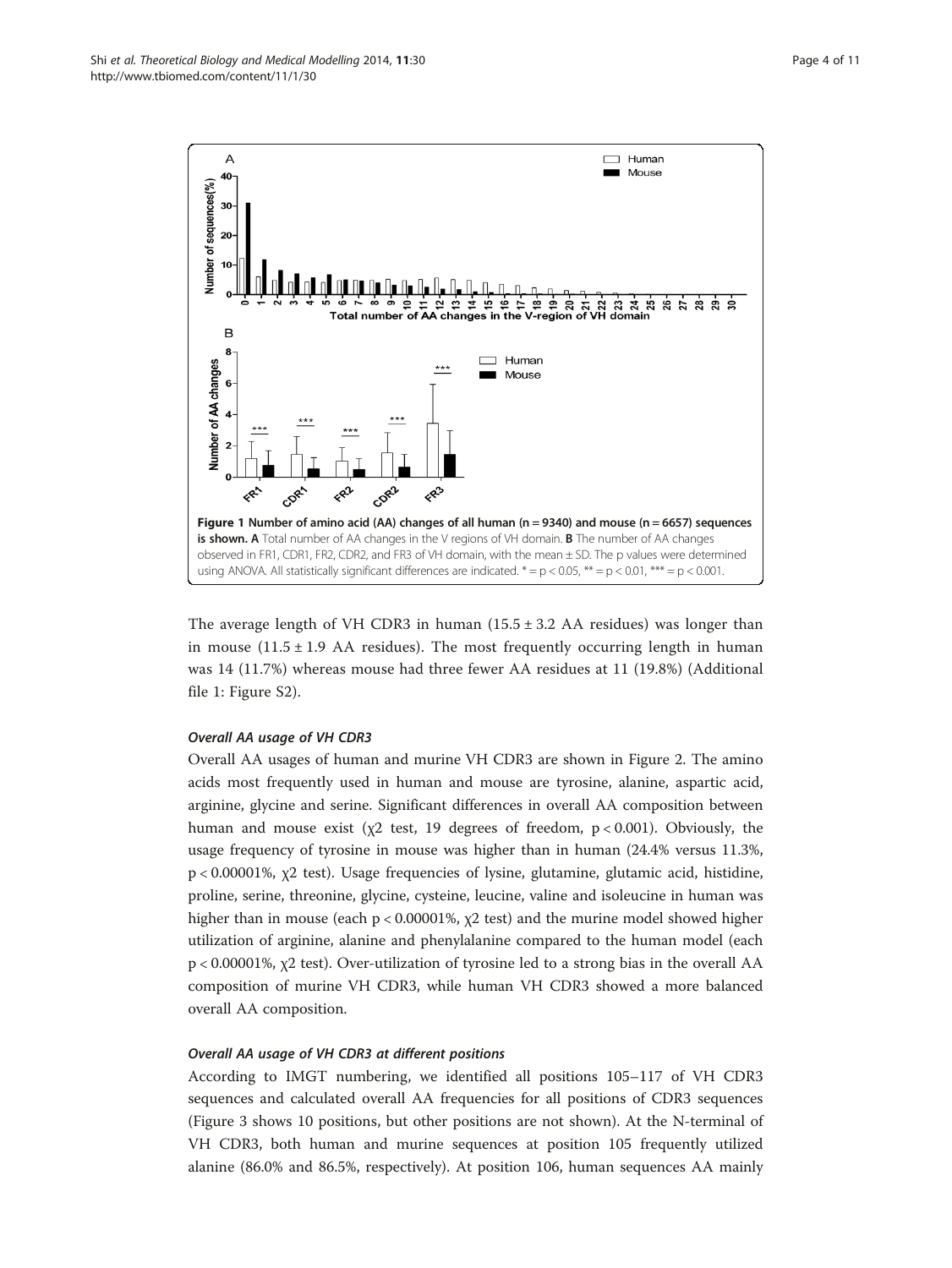<span id="page-4-0"></span>Shi et al. Theoretical Biology and Medical Modelling 2014, 11:30 Page 5 of 11 http://www.tbiomed.com/content/11/1/30



utilized positively charged arginine (68.8%) and lysine (13.4%) and the arginine was found in 81.9% of the murine sequences. At position 115 of the C-terminal of VH CDR3, AA contained in human sequences were phenylalanine (49.7%), methionine (20.3%) and leucine (11.0%), as did the three most frequent amino acids in murine sequences (64.8%, 21.6% and 3.9%, respectively). At position 116, both human and murine sequences frequently utilized aspartic acid (84.2% and 76.6%, respectively). However, at position 117, the usage of tyrosine in mouse sharply exceeded the human (80.6% versus 32.4%).

### Junctional diversity

We analyzed all clearly identified 9,340 human sequences and 6,657 murine unique IG V-region sequences. The V-D-J junctional diversity results from the addition of

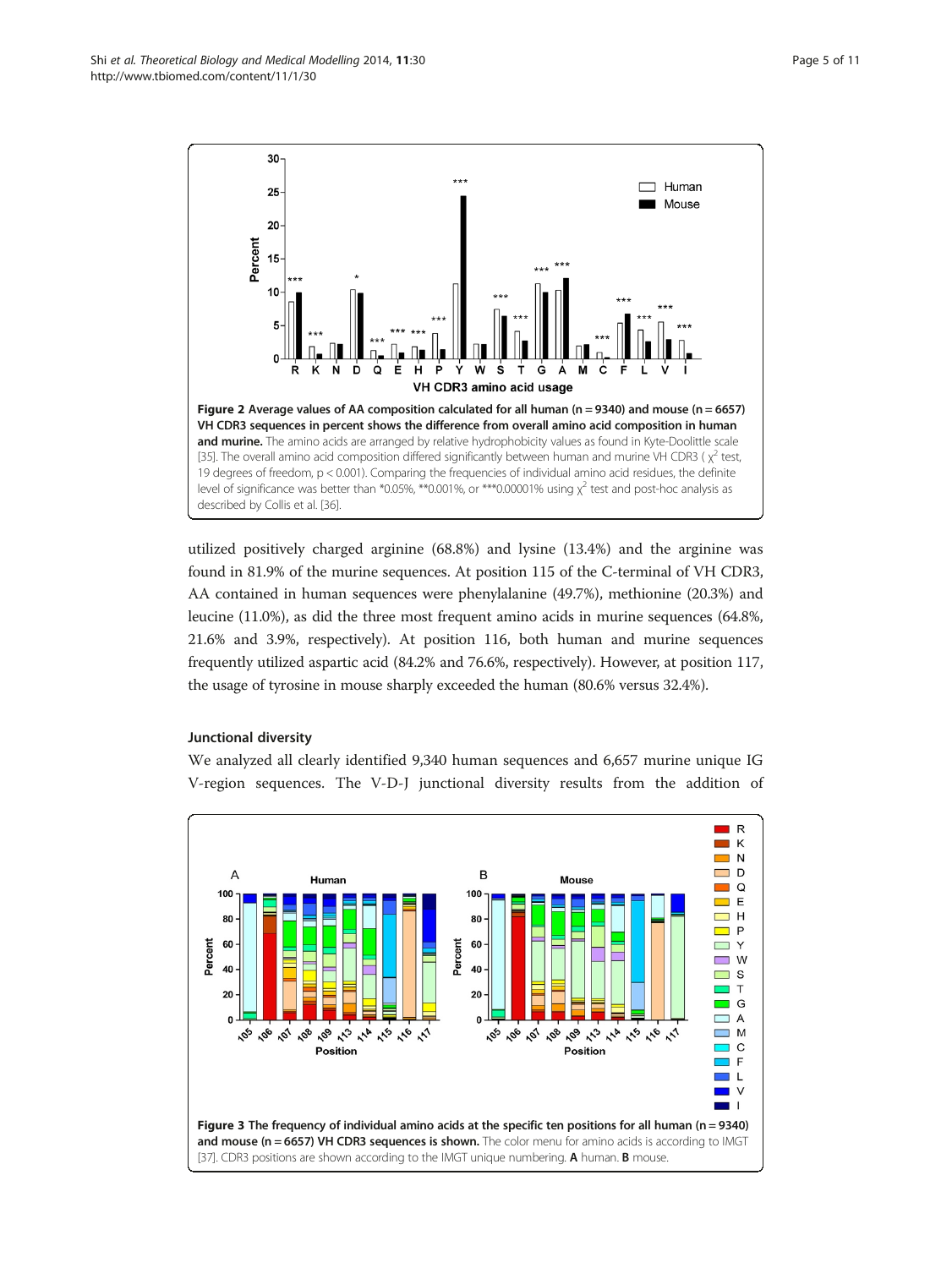<span id="page-5-0"></span>palindromic "P" nucleotides (P region), exonuclease trimming and addition of "N" nucleotides (N region) at the V  $\rightarrow$  D (N1) and D  $\rightarrow$  J (N2) junctions (Figure 4A-B). Sequences occurring in the P-region  $(P3'V + P5'D + P5')$  addition accounted for 26.8% and 31.2% of overall sequences in human and mouse, respectively. There was a similar average number of nucleotides added in both human and murine P regions  $(0.5 \pm 0.7 \text{ and } 0.5 \pm 0.7 \text{, respectively})$ . The occurrence rate of exonuclease trimming was similar in human and mouse (99.9% and 99.4%, respectively). Sequences occurring in the N-region (N1 + N2) addition accounted for 98.2% and 83.1% of overall sequences in human and mouse, respectively. We found the average number of nucleotides added in

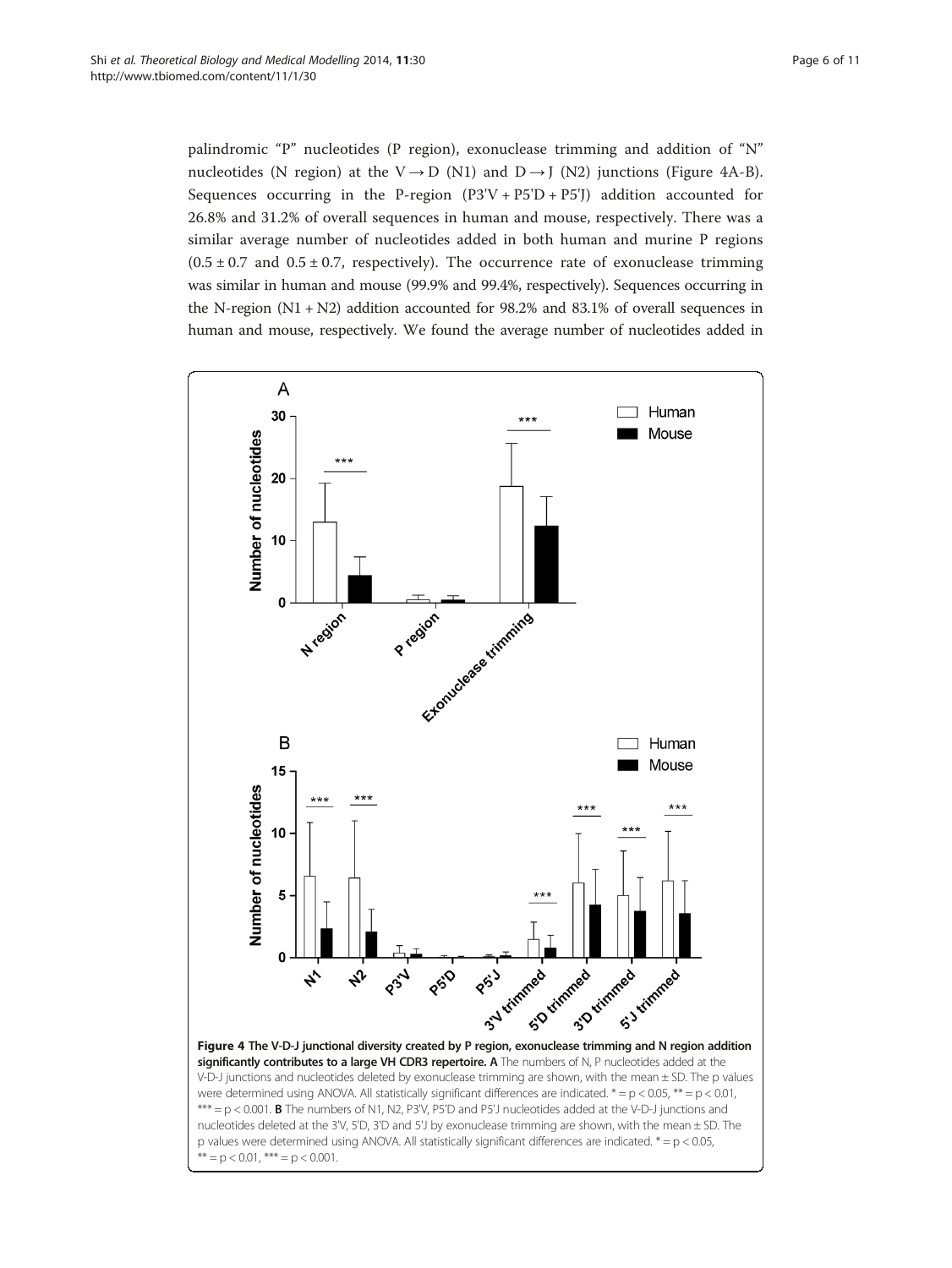the N region sharply greater in human than in mouse  $(13.0 \pm 6.3 \text{ versus } 4.4 \pm 3.0,$ p < 0.001, ANOVA). For the average number of nucleotides lost due to exonuclease trimming, we found it sharply greater in human than in mouse  $(18.8 \pm 7.0 \text{ versus})$  $12.4 \pm 4.8$ , p < 0.001, ANOVA). Figures for total addition and trimming in each domain are shown in Figure [4b](#page-5-0) and the numbers of nucleotides added in the N1 and N2 regions in human exceeded mouse  $(6.6 \pm 4.3 \text{ versus } 2.4 \pm 2.2, 6.4 \pm 4.6 \text{ versus }$ 2.1  $\pm$  1.8, respectively; each p < 0.001, ANOVA). The numbers of nucleotides trimmed in the 3'V region of human and mouse were less than those in the other three regions, but the number of nucleotides trimmed in each region was greater in human than in mouse (each p <0.001, ANOVA).

### **Discussion**

Human and mouse are the best developed models for the generation of IG diversity. However, due to limitations in the methodology, analysis of large data is difficult so that their IG information is not fully mining. Recently, IMGT/HighV-QUEST has been successfully applied in analysis of IG or TR repertoires. In the study, we used IMGT/HighV-QUEST to make comparative analysis of the human and mouse IG VHs from IMGT/LIGM-DB.

In the aspect of human and mouse germline genes, we noted significant preferential usage of several genes, i.e., IGHJ4 for humans and IGHV1-72, IGHD1-1, and IGHJ4 for mice. These IGHV genes are worth examining further.

Although presumably human and mouse must tolerate or eliminate similar classes of antigens and/or similar ranges of antigenic epitopes, their difference in AA composition of VH CDR3 was partly determined by the difference in junctional diversity and somatic hypermutation. The average number of nts added in the N region was sharply greater in human than in mouse  $(13.0 \pm 6.3 \text{ versus } 4.4 \pm 3.0)$  with a higher occurrence rate of N-region addition than mouse (98.2% versus 83.1%). Hence, increased N-region addition results in more frameshift mutations that encode more amino acids and increase the diversity of human VH CDR3 by altering inserted positions and downstream codons. Thus, the AA composition of human VH CDR3 is more balanced. Scarce N-region addition in mouse might lead to shorter length and narrower distribution of VH CDR3. Moreover, fewer V region AA changes in human sequences occurred in low mutation regions (ranging from 0 to 5) (35.7% versus 70.6%) but more happened in high mutation regions (above 9) (49.9% versus 15.8%). Greater average numbers of AA changes in FR1, CDR1, FR2, CDR2 and FR3 suggests that a higher level of somatic mutation in human ensures immunoreaction to the diverse external environment.

Although analyses of human and murine IG repertoires showed significant differences, they also shared some similarities. Previous studies also identified that a bias usage of AA, such as tyrosine, alanine, aspartic acid, arginine, glycine and serine, occurred in both human and murine VH CDR3 [\[31](#page-10-0),[32\]](#page-10-0). Similar AA usage of human and murine VH CDR3 at conserved positions was observed except for murine tyrosine-rich position 117. A similar trend showing the mutation of V region was observed in both human and mouse and demonstrated that the number of sequences decreased as the number of AA changes increased. Moreover, a similar average number of nts added in the P region were observed in both human and mouse.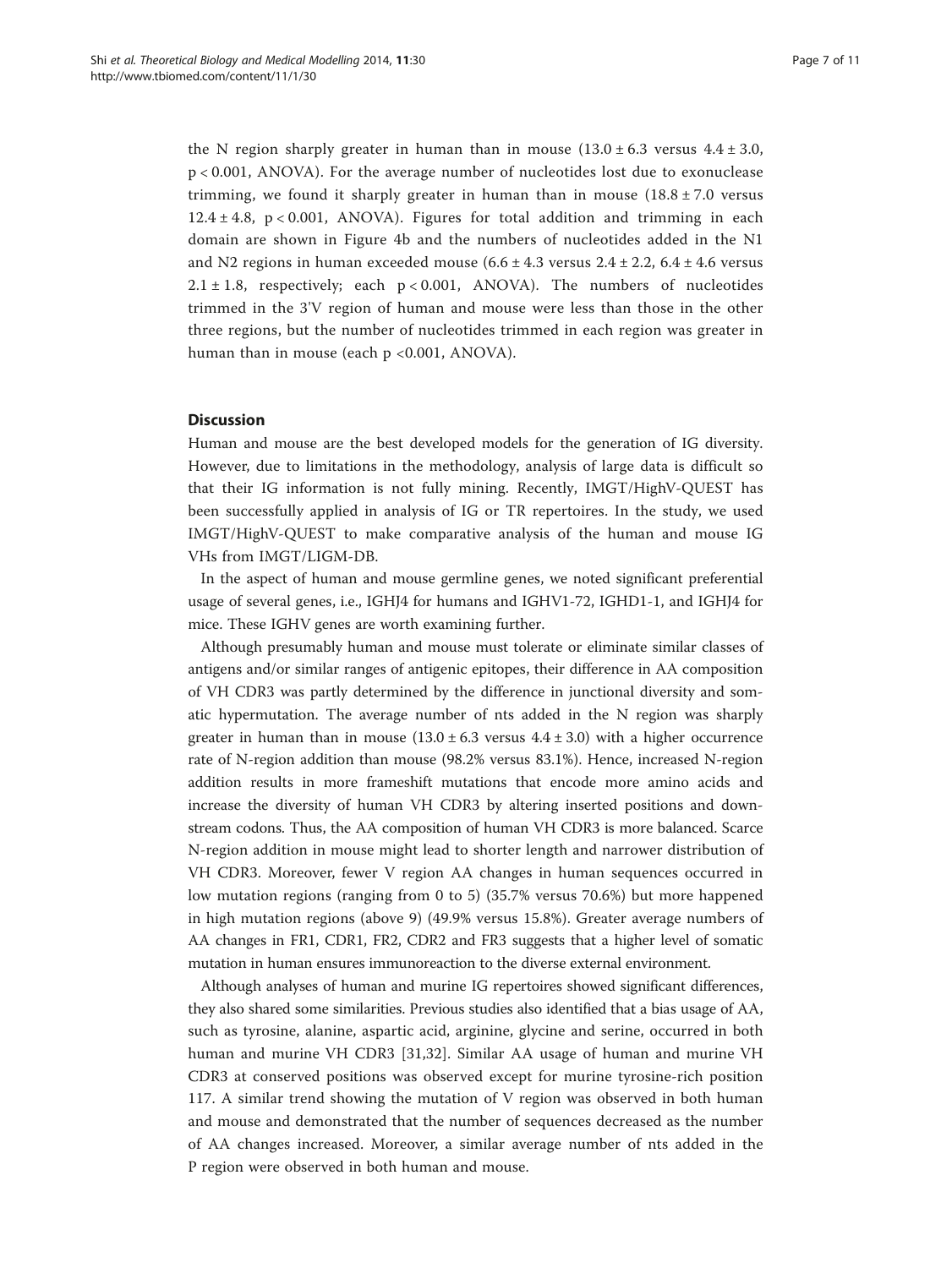Previous studies reported that the generation mechanisms of Ig repertoires in different vertebrate groups were significantly different, which reflected different usage mechanisms [[30](#page-10-0)]. Past studies confirmed similarity between the generation mechanisms for human and murine IG repertoire; however, their VH CDR3 AA compositions were significantly different. In this study, our results suggest that somatic hypermutation and junction diversity in human was significantly different from mouse, which reflected differences in number of AA changes due to somatic hypermutation and number of nucleotide insertion in N region. These findings may explain differences in their VH CDR3 AA compositions. Currently, the number of IG sequences of other species contained within the IMGT/LIGM-DB is still limited. Further sequencing for these species is necessary to improve knowledge about the generation of IG diversity. And IMGT/ HighV-QUEST will strongly solve analysis of big data. Detection of IG repertoire has potential for clinical application; finally, we propose that IMGT/HighV-QUEST could be used to compare and analyze the high-throughput of large-scale sequence data before and after clinical treatment or vaccine research.

## Conclusion

In summary, we compared the compositions and characteristics of human and murine IG heavy chain V-regions from the IMGT/LIGM-DB through IMGT/HighV-QUEST. Our findings suggested that human had a higher number of AA changes due to somatic hypermutation and more abundant N-region addition than mouse, which might be an important factor leading to differences between human and mouse in the AA composition of VH CDR3. These findings are a benchmark for understanding VH repertoires and can be used to characterize the VH repertoire during immune responses. The study will allow standardized comparison for high throughput results obtained by IMGT/HighV-QUEST, the reference portal for NGS repertoire.

#### Methods

#### Retrieval of sequences

In December 2013, we queried human and murine sequences with Species (Homo sapiens (human) or Mus musculus (house mouse)), Molecule type (cDNA), Configuration type (rearranged), Functionality (productive) and Chain type (IG-Heavy) in the IMGT/LIGM-DB beta version (Version:1.0-rc2; Database release:LIGMDB\_V12). From this search, we downloaded 10,507 human sequences and 8,362 murine sequences.

#### IMGT/HighV-QUEST results for detailed statistical analysis

Overall sequences were entered into the IMGT/HighV-QUEST and two folders were obtained, each of which contained 11 text files: (1) Summary; (2) IMGT-gapped-ntsequences; (3) Nt-sequences; (4) IMGT-gapped-AA-sequences; (5) AA-sequences; (6) Junction; (7) V-REGION-mutation-a nd-AA-change-table; (8) V-REGION-nt-mutationstatistics; (9) V-REGION-AA- changes-statistics; (10) V-REGION-mutation hotspots; (11) Parameters.

In text file (1), some human and murine sequences were filtered out, including "No results", "Unknown functionality", "Warnings", and "more than 1" sequences. After these filters, we obtain 9833 human sequences (Additional file [2](#page-9-0): Accession number for human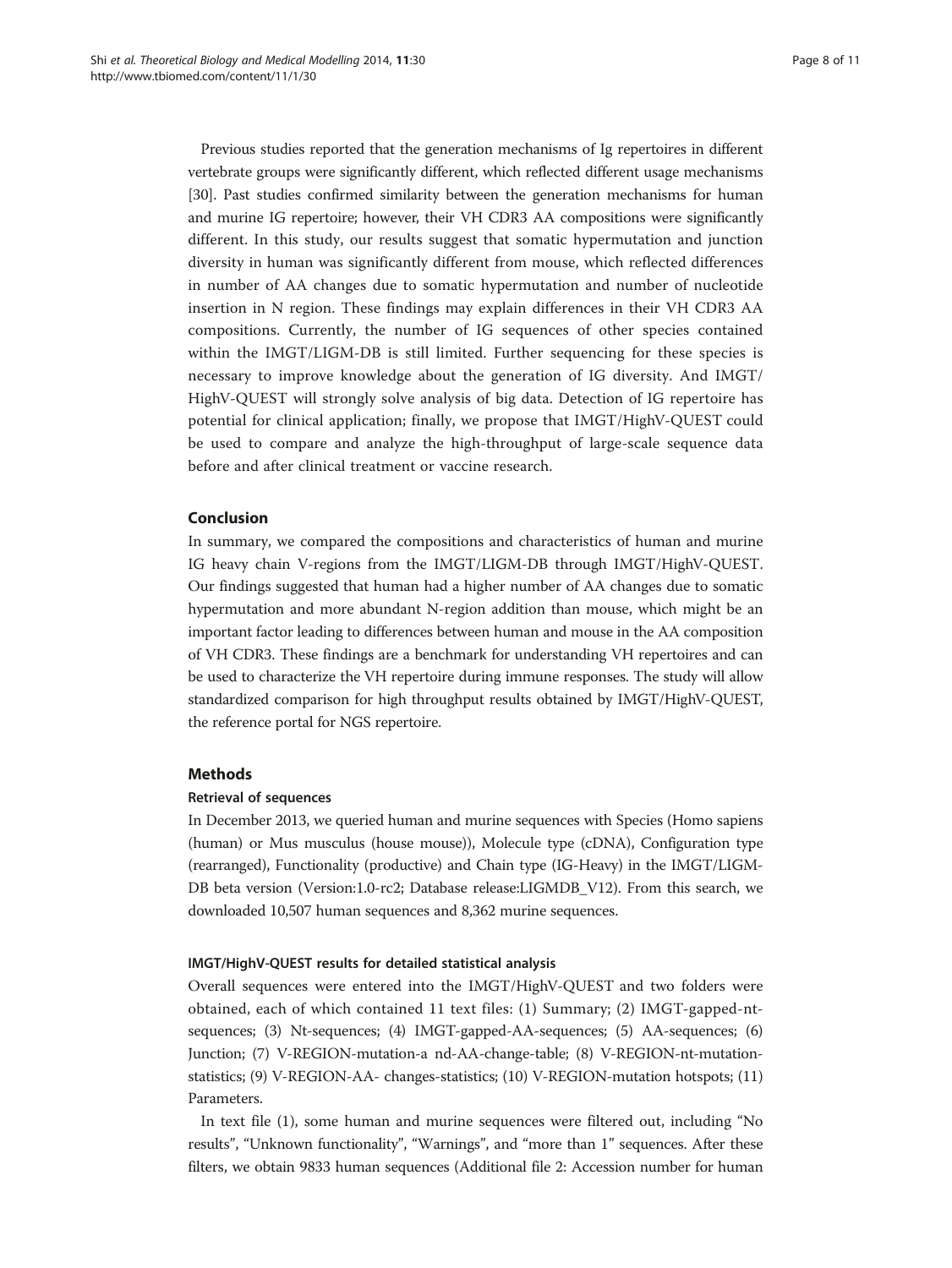IG VHs) and 7336 murine sequences (Additional file [3](#page-9-0): Accession number for mouse IG VHs) with '1 copy'.

For human '1 copy' sequences, we further remove 27 unproductive sequences, 6 ambiguous sequences (IMGT/JunctionAnalysis gives no results for this JUNCTION), 430 ambiguous or incomplete sequences ("FR-IMGT lengths" column or "CDR-IMGT lengths" column show "X" or "0"), and 30 ambiguous sequences ("AA JUNCTION" column show "X"), in turn. Similarly, for murine '1 copy' sequences, we remove 11 unproductive sequences, 54 ambiguous sequences (IMGT/JunctionAnalysis gives no results for this JUNCTION), 478 ambiguous or incomplete sequences ("FR-IMGT lengths" column or "CDR-IMGT lengths" column show "X" or "0"), and 136 ambiguous sequences ("AA JUNCTION" column show "X"). After these filters, we obtain clearly identified and unique productive human  $(n = 9340)$  and murine  $(n = 6657)$  in-frame sequences for final research.

#### IMGT/HighV-QUEST results statistical analysis

Through IMGT/HighV-QUEST, human  $(n = 9340)$  and murine  $(n = 6657)$  sequences were analyzed. From new text files (1), (6) and (9), we widely analyzed these sequences in Microsoft Office Excel, including germline gene usage, CDR3 length distribution and AA composition, analysis of the number of AA changes due to somatic hypermutation, and junctional diversity.

#### Germline gene usage

Gene usage frequencies in all human and murine V-D-J families were directly counted and computed in Excel (Additional file [1](#page-9-0): Figure S1).

### Analysis of the number of AA changes due to somatic hypermutation

AA changes in FR1-IMGT Nb, CDR1-IMGT Nb, FR2-IMGT Nb, CDR2-IMGT Nb and FR3-IMGT Nb were filtered from the text file (9) of human and mouse (number of AA changes of VH = FR1+ CDR1+ FR2+ CDR2+ FR3), and percentages of sequences of different numbers of AA changes and number of AA changes in each region were obtained (Figure [1](#page-3-0)A and B).

#### CDR3 length distribution and AA composition

In text file (1), AA JUNCTION was a CDR3 AA sequence with constant positions 104 and 108 which were deleted in analyzing the CDR3 sequences. Both human and murine CDR3 sequences (positions 105–117) were determined by IMGT numbering [\[26-28](#page-10-0)], and the CDR3 length distribution (Additional file [1](#page-9-0): Figure S2) and frequencies of 20 different amino acids in CDR3 (Figure [2](#page-4-0)) were obtained; amino acid frequencies of all positions of overall CDR3 AA sequences were computed (Figure [3](#page-4-0)).

#### Junctional diversity

P3'V-nt nb, N1-REGION-nt nb, P5'D-nt nb, N2-REGION-nt nb, P5'J-nt nb, 3'V-RE-GION trimmed-nt nb, 5'D-REGION trimmed-nt nb, 3'D-REGION trimmed-nt nb and 5'J-REGION trimmed-nt nb were filtered from the text file (6) of human and mouse, and number of nucleotides inserted and deleted in each region was obtained (Figure [4](#page-5-0)).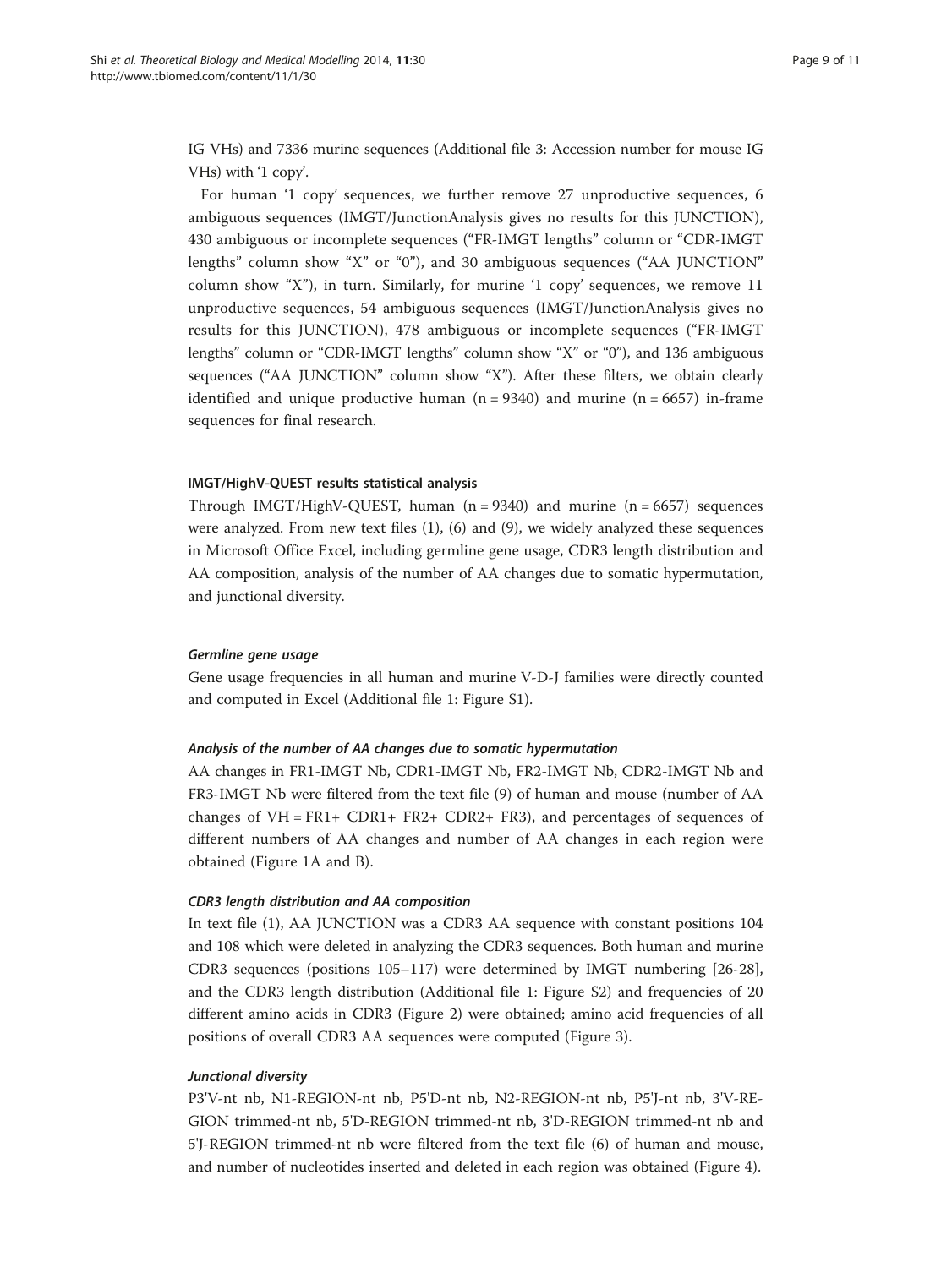#### <span id="page-9-0"></span>Software, statistics

IMGT/HighV-QUEST (version 1.2.0) was used for identification of sequences (VH, DH, JH and CDR3), evaluation of functionality and statistical analysis of sequence data; IMGT/V-QUEST (version 3.2.32) was used for identification of positions of CDR3; Microsoft Office Excel (version 2010) was used for storage, filtering and statistical calculation of sequences.

## Additional files

[Additional file 1: Figure S1.](http://www.biomedcentral.com/content/supplementary/1742-4682-11-30-S1.docx) Gene usage frequencies observed for the VH domain of human (n = 9340) and mouse (n = 6657) Ig sequenses published in the IMGT/LIGM-DB database. Each of the mapped and unmapped IGHV genes usage was calculated as the percentage of the total unique population of productive and in-frame sequences according to IMGT/HighV-QUEST Statistical Analysis Report. A-H IGHV subgroup (green bar), IGHD set (red bar), and IGHJ (yellow bar) gene utilization observed in human and mouse sequences. Figure S2. Length distribution of VH CDR3 regions (position 105-117) in all unique and productive human ( $n = 9340$ ) and murine ( $n = 6657$ ) sequences. Note that the length of the VH CDR3 region according to the definition used by IMGT.

[Additional file 2:](http://www.biomedcentral.com/content/supplementary/1742-4682-11-30-S2.txt) Accession number for human IG VHs.

[Additional file 3:](http://www.biomedcentral.com/content/supplementary/1742-4682-11-30-S3.txt) Accession number for mouse IG VHs.

#### Abbreviations

AA: Amino acid; nt: Nucleotide; CDR3: Complementarity determining region 3; IG: Immunoglobulin; IMGT: IMGT®, the international ImMunoGeneTics information system®; V: Variable; D: Diversity; J: Joining; IGHV: Immunoglobulin heavy variable; IGHD: Immunoglobulin heavy diversity; IGHJ: Immunoglobulin heavy joining; VH: Variable heavy; SHM: Somatic hypermutation.

#### Competing interests

The authors declare no conflict of interest.

#### Authors' contributions

XY, LM, XH and BS designed research. XW, LZ and PW performed research. BS and LM analyzed data. BS wrote the paper. All authors read and approved the final manuscript.

#### Acknowledgements

This work was supported by Program for New Century Excellent Talents in University (NCET-10-0095), 973 pre- Program (2008CB517310), and National Natural Science Foundation of China (31160195). The funders had no role in study design, data collection and analysis, decision to publish, or preparation of the manuscript. We are grateful to the IMGT team for its helpful collaboration and the analysis of nucleotide sequences on the IMGT/HighV-QUEST web portal.

#### Received: 27 November 2013 Accepted: 26 June 2014 Published: 3 July 2014

#### References

- 1. Lefranc MP, Lefranc G: The Immunoglobulin FactsBook. Huston: Academic. Gulf Professional Publishing; 2001:458. ISBN:012441351X.
- 2. Giudicelli V, Chaume D, Lefranc MP: IMGT/GENE-DB: a comprehensive database for human and mouse immunoglobulin and T cell receptor genes. Nucleic Acids Res 2005, 33:D256–D261.
- 3. Lefranc MP, Giudicelli V, Kaas Q, Duprat E, Jabado-Michaloud J, Scaviner D, Ginestoux C, Clément O, Chaume D, Lefranc G: IMGT, the international ImMunoGeneTics information system. Nucleic Acids Res 2005, 33:D593-D597.
- Lefranc MP: Immunoglobulin and T cell receptor genes: IMGT(®) and the birth and rise of immunoinformatics. Front Immunol 2014, 5:22.
- 5. Berek C, Berger A, Apel M: Maturation of the immune response in germinal centers. Cell 1991, 67:1121-1129.
- 6. Tonegawa S: Somatic generation of antibody diversity. Nature 1983, 302:575–581.
- 7. Chothia C, Lesk AM, Tramontano A, Levitt M, Smith-Gill SJ, Air G, Sheriff S, Padlan EA, Davies D, Tulip WR, Colman PM, Spinelli S, Alzari PM, Poljak RJ: Conformations of immunoglobulin hypervariable regions. Nature 1989, 342:877–883. 8. Padlan EA: Anatomy of the antibody molecule. Mol Immunol 1994, 31:169-217.
- Wilson IA, Stanfield RL: Antibody-antigen interactions: new structures and new conformational changes. Curr Opin Struct Biol 1994, 4:857–867.
- 10. Knappik A, Ge L, Honegger A, Pack P, Fischer M, Wellnhofer G, Hoess A, Wolle J, Pluckthun A, Virnekas B: Fully synthetic human combinatorial antibody libraries (HuCAL) based on modular consensus frameworks and CDRs randomized with trinucleotides. J Mol Biol 2000, 296:57–86.
- 11. Hoogenboom HR, Chames P: Natural and designer binding sites made by phage display technology. Immunol Today 2000, 21:371–378.
- 12. Holliger P, Hoogenboom H: Antibodies come back from the brink. Nat Biotechnol 1998, 16:1015-1016.
- 13. Kirkham PM, Schroeder HW Jr: Antibody structure and the evolution of immunoglobulin V gene segments. Semin Immunol 1994, 6:347–360.